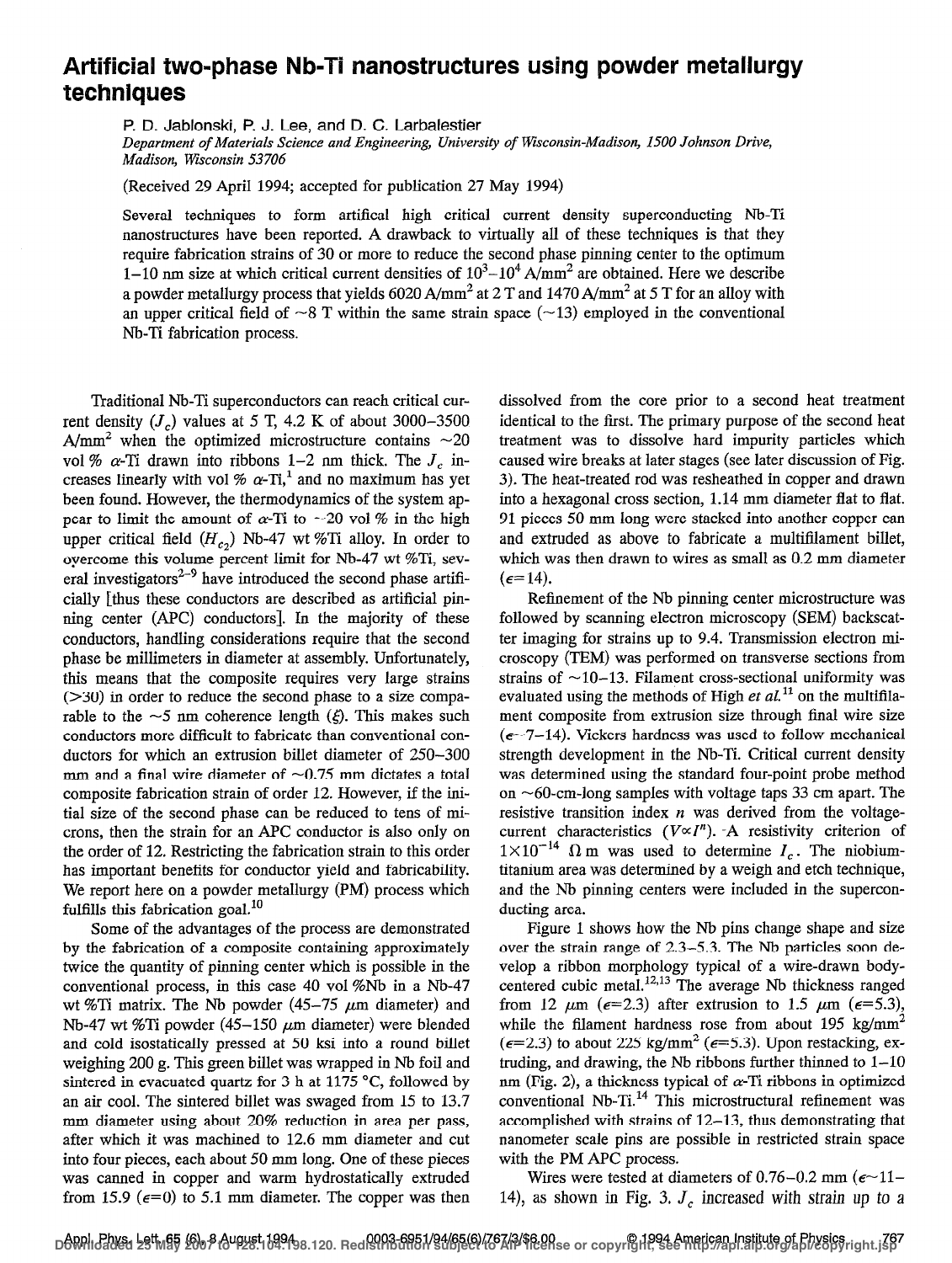

FIG, 1. SEM backscatter electron micrographs showing the typical structure observed in the Nb-Ti filament from post-extrusion ( $\epsilon = 2.3$ ) through hexagonal filament stacking size ( $\epsilon$ =5.3).

maximum at  $\epsilon$ ~12.6. This corresponds to Nb ribbons of a few nanometers in thickness (Fig. 2) which is of the order of ξ.

The testing was not without difficulties, due to the high critical currents of the larger wire sizes  $(>300 \text{ A at low})$ fields) and the presence of some composite defects, which are indicated by the rapid decline of the resistive transition index  $(n)$  with increasing strain. *n* declined from the high value of  $\sim$ 50 at  $\epsilon$  $\sim$ 11.5 to  $\sim$ 10 at  $\epsilon$  $\sim$ 13. The lower values are characteristic of heavily sausaged filaments or other forms of filament damage. In this case the coefficient of variation (COV) of the filament cross section was small, remaining  $\sim 0.06$  through final size (which is similar to good quality SSC composites<sup>15</sup>). However, serious filament breaks associated with impurity Zr particles were seen. The number of broken filaments increased substantially as the strain increased and correlated with the decline in  $n$  values. An examination of additional cross sections of the peak  $J<sub>c</sub>$  wire also revealed broken filaments, although the majority of cross sections showed no defects, consistent with the small COV values measured. Thus, the peak in  $J_c$  vs strain is due to a balance between continued microstructural refinement which tends to increase  $J_c$  and increasing filament breakage which tends to reduce the effective superconductor cross section. These breaks and the very high currents of some of the 2 T data points in Fig. 3 explain the much greater scatter of



FIG. 2. TEM micrograph showing the pronounced ribbon morphology of the Nb observed at peak  $J_c$  size ( $\epsilon$ =12.6).



FIG. 3.  $J_c$  at 2 and 4 T and n values at 4 T vs strain. No line is drawn for the 2 T data because the two arrowed points quenched erratically below the true  $J_c$ .

the 2 T, as compared to the 4 T  $J_c$  data points.

An additional factor compromises the high field  $J_c$  when this composite is compared to optimized Nb-47 wt %Ti. This is the significantly reduced  $H_c$ , of the APC composite, about 7.5 T from the linear extrapolation in Fig. 4, as compared to  $\sim$ 10.7–11 T for Nb–47 wt %Ti. This is a consequence of the overall composition of the wire (60 vol %Nb-47 wt %Ti +40 vol %Nb) being Nb-24 wt %Ti, which is too Nb-rich for maximum  $H_{c2}$ . Given the filament breaks noted above and this reduced  $\hat{H}_{c_2}$ , the attainment of 2500 A/mm<sup>2</sup> at 4 T (~0.5)  $H_{c_2}$ ) compares very well to maximum values of ~3000 A/mm<sup>2</sup> at 5.5 T (~0.5  $H_{c_2}$ ) in Nb-47 wt %Ti.<sup>14,15</sup>

In conclusion, we have demonstrated a new way of fabricating APC composites which develops high  $J_c$  values



FIG. 4. Flux pinning curve showing the performance at peak  $J_c$  size ( $\epsilon$ =12.6). Note that  $F_p$  falls linearly to near zero at about 7.5 T, rather than the expected 11 T value of the Nb-47 wt %Ti matrix. This is a consequence of proximity-induced coupling of the matrix and Nb pins.

## 768 Appl. Phys. Lett., Vol. 65, No. 6, 8 August 1994

## Jablonski, Lee, and Larbalestier

Downloaded 25 May 2007 to 128.104.198.120. Redistribution subject to AIP license or copyright, see http://apl.aip.org/apl/copyright.jsp